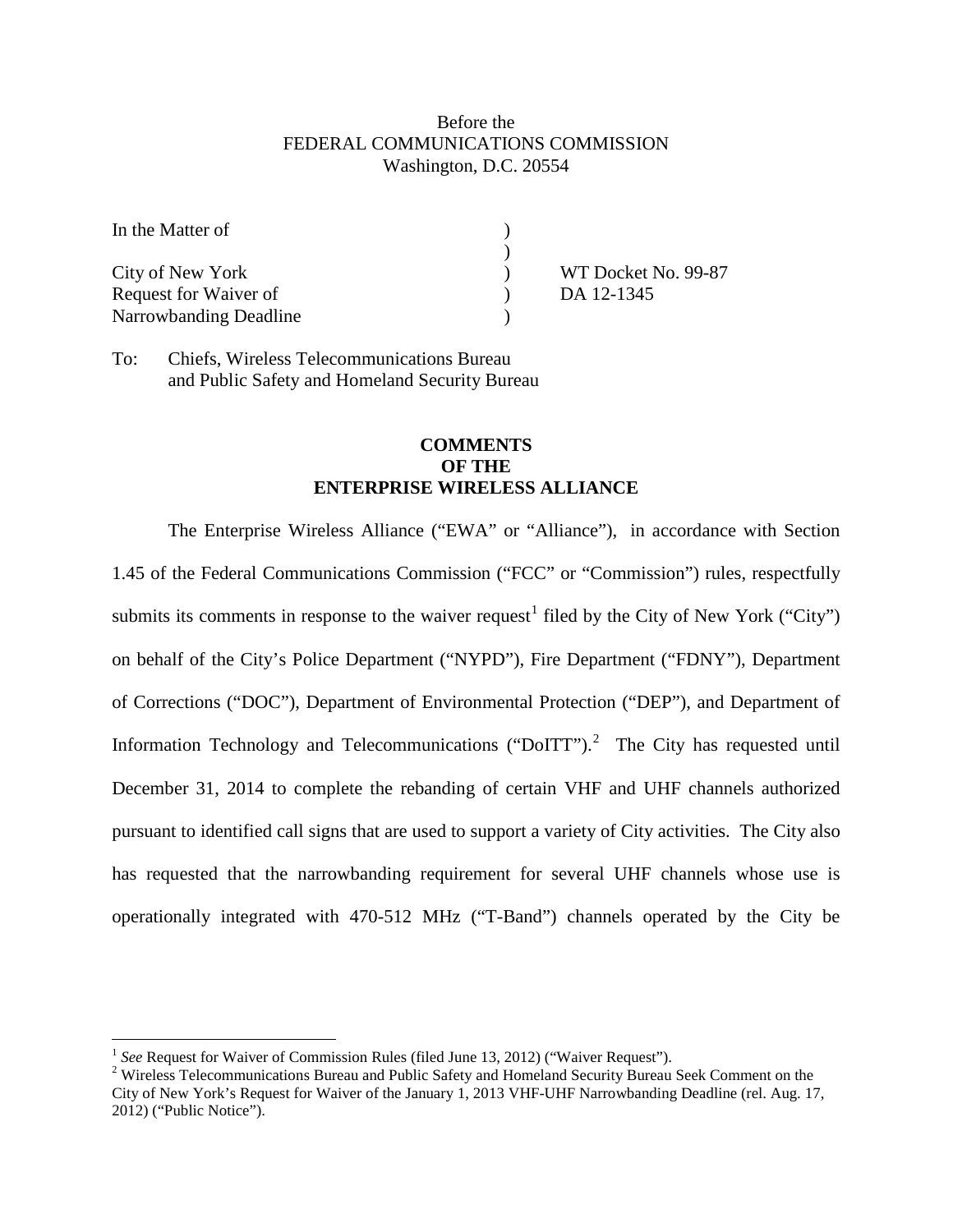deferred until two years after completion of the auction expected to be held for reallocated T-Band spectrum in accordance with the 2012 Spectrum Act.<sup>[3](#page-1-0)</sup>

EWA supports the City's Waiver Request as having demonstrated compliance with the criteria established by the FCC to warrant narrowbanding waiver relief. $4$  As described in the Waiver Request, the City has undertaken a substantial effort to comply with the January 1, 2013 date at a cost to the City that will reach more than Eighty-eight Million Five Hundred Thousand Dollars (\$88,[5](#page-1-2)00,000.00) by that long-standing narrowbanding deadline.<sup>5</sup> This effort has included replacing substantial numbers of subscriber radios and fixed infrastructure, including T-Band radios that the FCC recently determined would be exempt from the narrowband requirement in light of the reallocation of this public safety spectrum dictated by the Spectrum Act.<sup>[6](#page-1-3)</sup> The City states that if it is required to convert its UHF frequencies to 12.5 kHz now, while the T-Band facilities with which those UHF frequencies are operationally integrated remain at 25 kHz bandwidth, "it would create a confusing mix of tactical channels with disparate coverage characteristics within the same user device,"[7](#page-1-4) a result contrary to the public interest, particularly as the Waiver Request notes that some fifty thousand (50,000) portable radios would be affected. $8$ 

<span id="page-1-0"></span> $3$  Pub. L. No. 112-96, 126 Stat. 156 (2012).

<span id="page-1-1"></span><sup>4</sup> *See* Wireless Telecommunications Bureau, Public Safety and Homeland Security Bureau, and Office of Engineering and Technology Provide Reminders of the January 1, 2013 Deadline for Transition to Narrowband Operations in the 150-174 MHz and 421-512 MHz Bands and Guidance for Submission of Requests for Waiver and Other Matters, *Public Notice*, 26 FCC Rcd 9647 (WTB/PSHSB/OET 2011) ("NB Waiver Guidelines"). <sup>5</sup> Waiver Request at 7-8.<br><sup>6</sup> See Wireless Telecommunications Bureau and Public Safety and Homeland Security Bureau Suspend the

<span id="page-1-3"></span><span id="page-1-2"></span>Acceptance and Processing of Certain Part 22 and 90 Applications for 470-512 MHz ("T-Band") Spectrum, *Public Notice*, DA 12-643 (rel. Apr. 26, 2012) ("Freeze PN"); *see also* Wireless Telecommunications Bureau and Public Safety and Homeland Security Bureau Clarify Suspension of the Acceptance and Processing of Certain Part 22 and 90 Applications for 470-512 MHz ("T-Band") Spectrum, *Public Notice*, DA 12-892 (rel. June 7, 2012) ("Clarification PN").

<span id="page-1-4"></span> $7$  Waiver Request at 11.

<span id="page-1-5"></span> $8$  *Id.*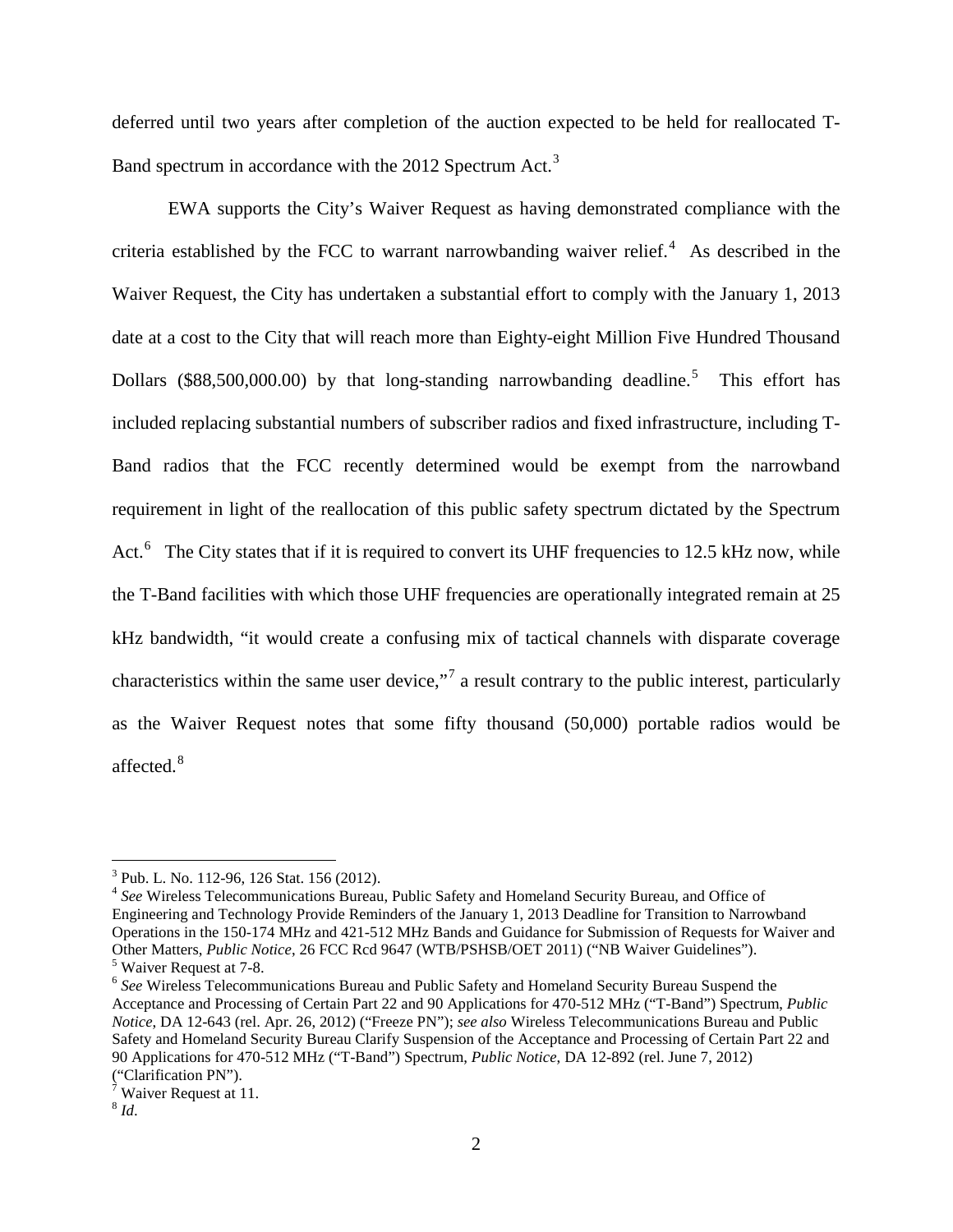The Alliance agrees that a more sensible approach would be to defer narrowbanding this relatively limited amount of 450 MHz spectrum until it is known to what comparable exclusive spectrum T-Band licensees such as the City could possibly relocate, and, therefore, what the technical parameters of that spectrum might be. At that point, the City, in consultation with the FCC, can determine whether narrowbanding those units is a cost-effective and spectrally efficient means of meeting the City's specific communications requirements. The City has proposed a deadline that is two years after the competitive bidding for this spectrum has been completed, which is consistent with the statutory mandate that public safety systems be relocated off T-Band spectrum by that date. $9$  EWA believes the City's proposal is reasonable and urges the FCC to grant the requested waiver relief.

The Alliance also agrees with the City's request for much more limited relief for the VHF spectrum identified in the Waiver Request. The City's request that it be granted until December 31, 2014 to complete its VHF narrowbanding work is supported by the very significant investment made already in both infrastructure and subscriber equipment, as well as in labor costs associated with narrowbanding. There can be no question but that the City takes this obligation seriously. It has a plan and a funding source to carry out its responsibilities, but the scope of the undertaking in a fleet the size of the City's justifies the two-year extension proposed to complete this project. Absent a compelling showing from some other public safety entity(s) that this delay will cause them undue hardship, the Alliance supports the City's VHF narrowbanding extension.

<span id="page-2-0"></span> $9$  Spectrum Act at § 6103(e).